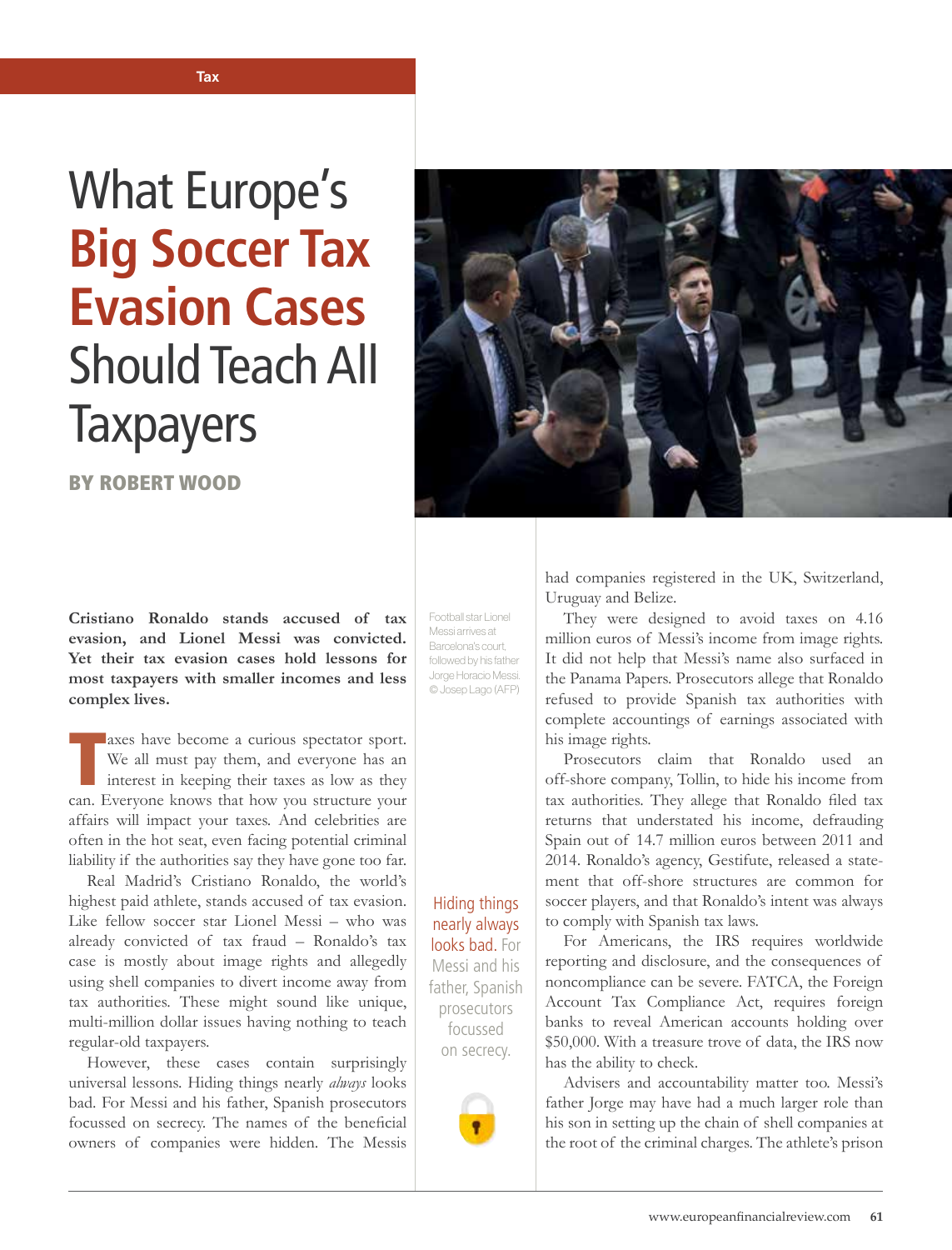

term was upheld at 21 months, but, his father's term was reduced to 15 months for his cooperation. "Be accountable, and be transparent", are surprisingly universal lessons, and certainly apply to America's tax system.

Signing a tax return requires some accountability. One of Messi's primary defenses in the trial was that he *did not understand.* He said he signed many documents without reading them. Such a defense may not work in the US either.

According to the IRS, willfulness is a voluntary, intentional violation of a known legal duty. It is shown by your knowledge of reporting requirements, and your conscious choice not to comply. Even willful blindness, a conscious effort to *avoid* learning about reporting requirements, is enough. Prosecutors suggested that fit Messi.

As the steps that led Messi to be convicted and Ronaldo to be accused are picked over by commentators, accountability and transparency are key. If there are good reasons to hide your ownership from the public, make sure the ownership is not hidden from the *government.* Moreover, be careful about deals that appear to be almost entirely tax motivated.

For Ronaldo, prosecutors point to a large payment for image rights days before a Spanish tax law named for David Beckham Law was repealed in December 2014. The deal involved money for Ronaldo's image rights from 2015 to 2020. Given

the facts, it may be hard for Ronaldo to say that he did not understand, or is ignorant of tax laws.

In virtually any tax system, everyone with income above a certain level must file a return. And in many cases – certainly with the IRS – you must sign tax returns under penalties of perjury. Maddeningly, the line between creative tax planning and tax evasion can be less clear than you might think.

Moreover, one can be prosecuted for failure to file, or for filing falsely. Famously, actor Wesley Snipes was convicted of three misdemeanor counts of failing to file tax returns. Filing falsely is a felony. As Snipes' misdemeanor convictions show, failing to file carries smaller penalties than filing fraudulently.

Snipes was one of the more high-profile criminal tax defendants in recent memory, facing prosecution on multiple serious felony tax evasion counts. In the end, it was a partial victory for Snipes, since he defeated the more serious felony counts. But he got prison time, reporting to jail on December 9, 2010. He was released in April 2013.

Many tax defendants who do sign and file tax returns try the, "I didn't read it" defense. American courts have consistently ruled that taxpayers have a duty to read their returns to ensure that all income items are included. Since as early as 1928, US courts have held that even if all data is furnished to the return preparer, the taxpayer still has a duty to read the return and make sure all income items are included. See *Mackay v. Commissioner*, 11 B.T.A. 569 (1928).

In the US, most criminal tax cases come out of plain old civil audits. That fact alone is frightening. If an IRS auditor discovers something suspicious in a civil audit, the auditor can notify the IRS's Criminal Investigation Division. Notably, the IRS is not obligated to tell you that this criminal referral is occurring.

In fact, normally, the civil auditors will suspend the audit without explanation. You might be pleased, thinking that the audit is over, or at least mercifully stalled so that it might not ever resume.

The IRS is vast and imposing, but there is a discrete part of it that is criminal and not civil. If you are visited by an IRS Criminal Investigation Division Special Agent, you should consult with an attorney. You are not legally required to talk to them.